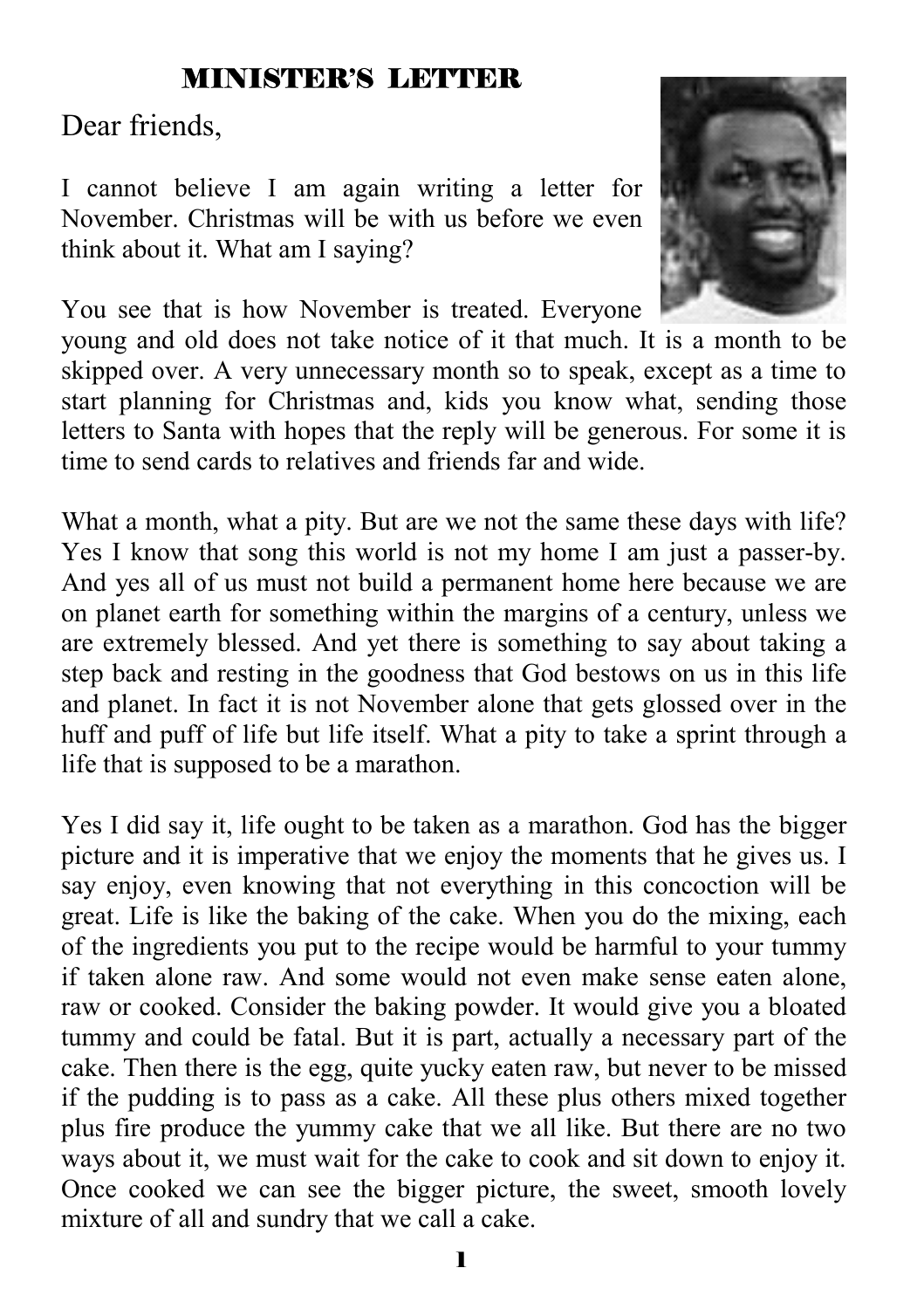So back to November! In the madness that the month is and the anxiety towards Christmas, take time to enjoy yourself. Take time to appreciate the life God has given you. Indeed take time to enjoy it in its entirety even the parts you would rather chopped out. And please take time to thank God the giver of everything there is the interesting months like your birthday and holidays and the boring months like winter and November. They are all bright and wonderful for the Lord God made them all.



## WIMBLEDON METHODIST CHURCH MOVES

 $-< 0 > -$ 



After over 100 years of worship, prayer and much more Wimbledon Methodist Church is moving temporarily whilst the new church building is built. Our neighbours at St Winefride have very kindly offered us the use of their hall for our services.

The last Morning Service in the existing building took place on Sunday the 23rd October at 10.30 am, and the first service at St Winefride's Hall was on Sunday 30th October at 10.00am

#### **If you wish to join us please note the change of time**

**10.00am : Morning Worship** St Winefride's Hall, Bridges Road

#### **Junior Church**

Children's Chapel, St Winefride's Church Children will join Morning Worship at St Winefride's Hall at 10.45am

**7:00pm :Evening Worship** 

Children's Chapel, St Winefride's Church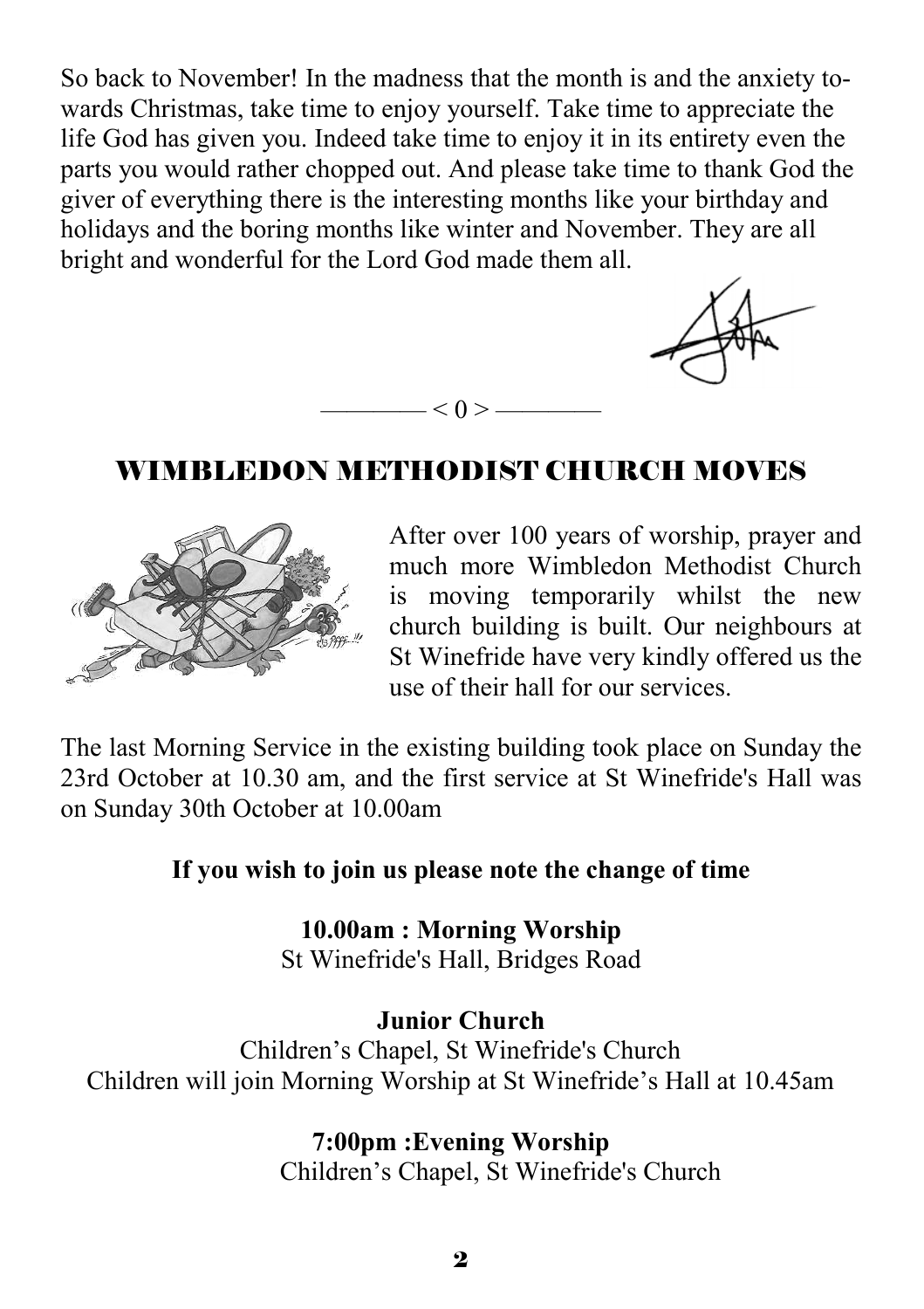## OUR TRIP TO BARAIMU VILLAGE ~ KENYA



Before I continue with our adventures in Kenya I feel that I should mention where in the country we were. The Baraimu village in the Mbeu area of Meru District is an extremely poor area on the slopes of Mt. Kenya about 180km North North East of Nairobi. I hope the map will make things clearer!

On Friday  $(12<sup>th</sup>)$  we wake up to rain again but it does not last long. We walked into the village saying

'Jambo' to the many friends we had made in our time in the village. Today we look around the village and some of us are shown the field that has been bought so that the Community Centre can be built – we thought that we would be able to help the local builder by doing some small jobs for him, but due to the late summer weather the field had not been harvested (the sale agreement stated that the building work would not start until the crops, in this case Maize, had be harvested). Due to this the building work had not started but it was hoped that by the end of August a start could be made. In the evening some of the 13 members of the group stayed with some of the villagers in their homes while the rest of us returned to the school where we spent the evening talking about our experiences; the villagers had made us feel humble – the love in their hearts and the joy they showed to us was amazing. They have nothing and yet we who carry so much baggage around with us lose sight of what should be important LOVE FOR ONE ANOTHER.

Saturday  $(13<sup>th</sup>)$  our ladies again do wonders with the gas burners and we also were able to share our food with the villagers. Later the official celebration and stone laying took place (in the dark by the time all the speeches have taken place) followed by many heartfelt goodbyes as we would be leaving the next day after a short service in the Church which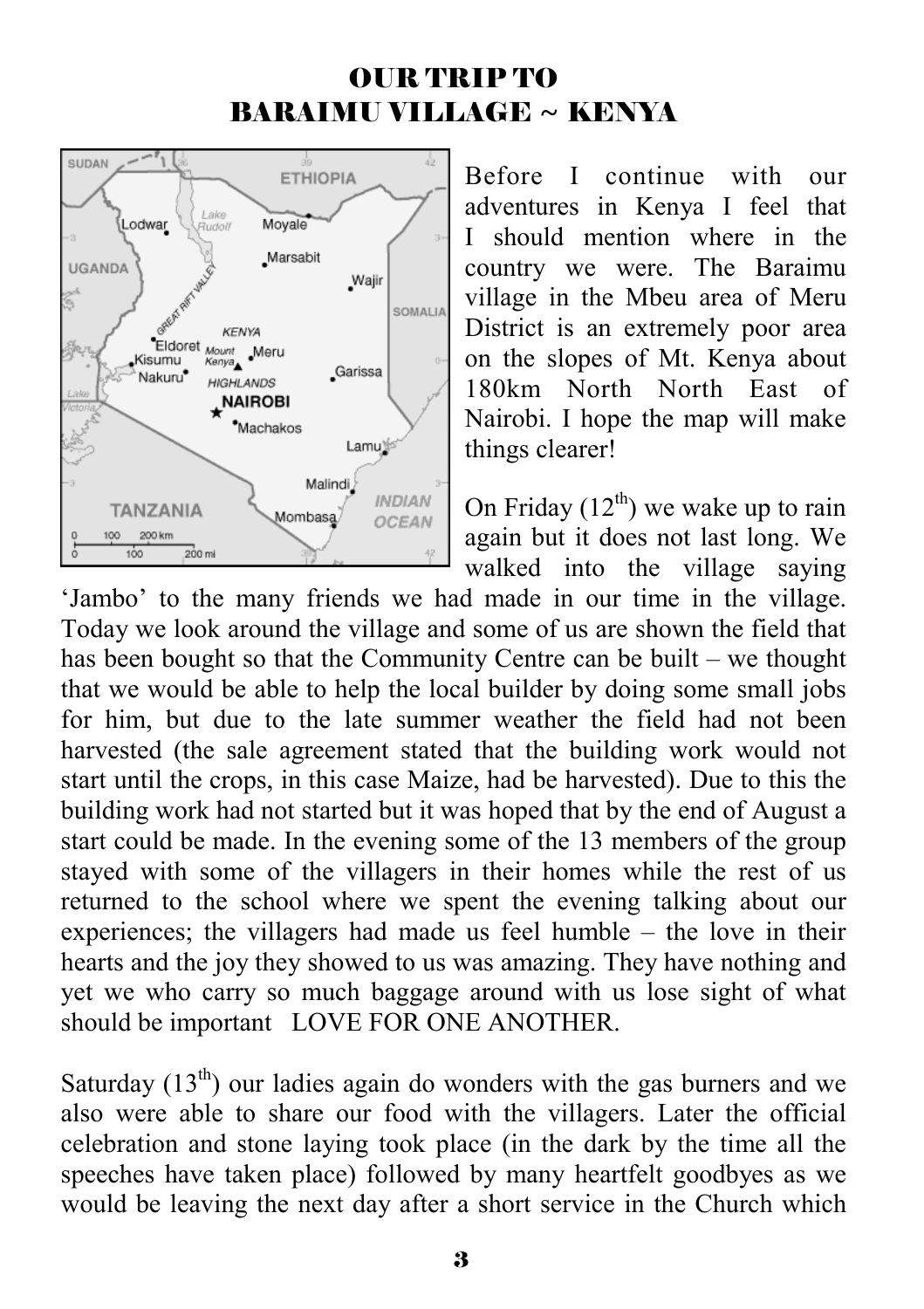not many of the villagers would be at. If the first contact was moving so was the leaving, but almost all of us said we would be back in 2007 (if not before).

Sunday  $(14<sup>th</sup>)$  after the early service we head off for Mombasa via Nairobi via the west side of Mt Kenya where we stopped at the equator and did what all tourists do – buy souvenirs etc.

Monday  $(15<sup>th</sup>$  to  $22<sup>nd</sup>)$  One week's Holiday in a very nice hotel where we were treated like royalty. Some of us found this hard to take having been living with poverty one minute and then been treated in such a grand manner. During this time we went on Safari for  $1\frac{1}{2}$  days, swimming with Dolphins and generally relaxing.

If you would like to know more about our life changing experiences then please talk to Gwen Wildman, Joyce Plant, Simon Ward, John Nyota or myself – we would welcome the opportunity to tell you more.

 *Tony Loft* 

 $< 0 >$  ———————

## Sala Ya Bwana (The Lord's Prayer In Swahili)

*Even though English is the official language in Kenya, the national language is Swahili which is based on African Bantu languages with a smattering of Arabic, Portuguese and English thrown in.*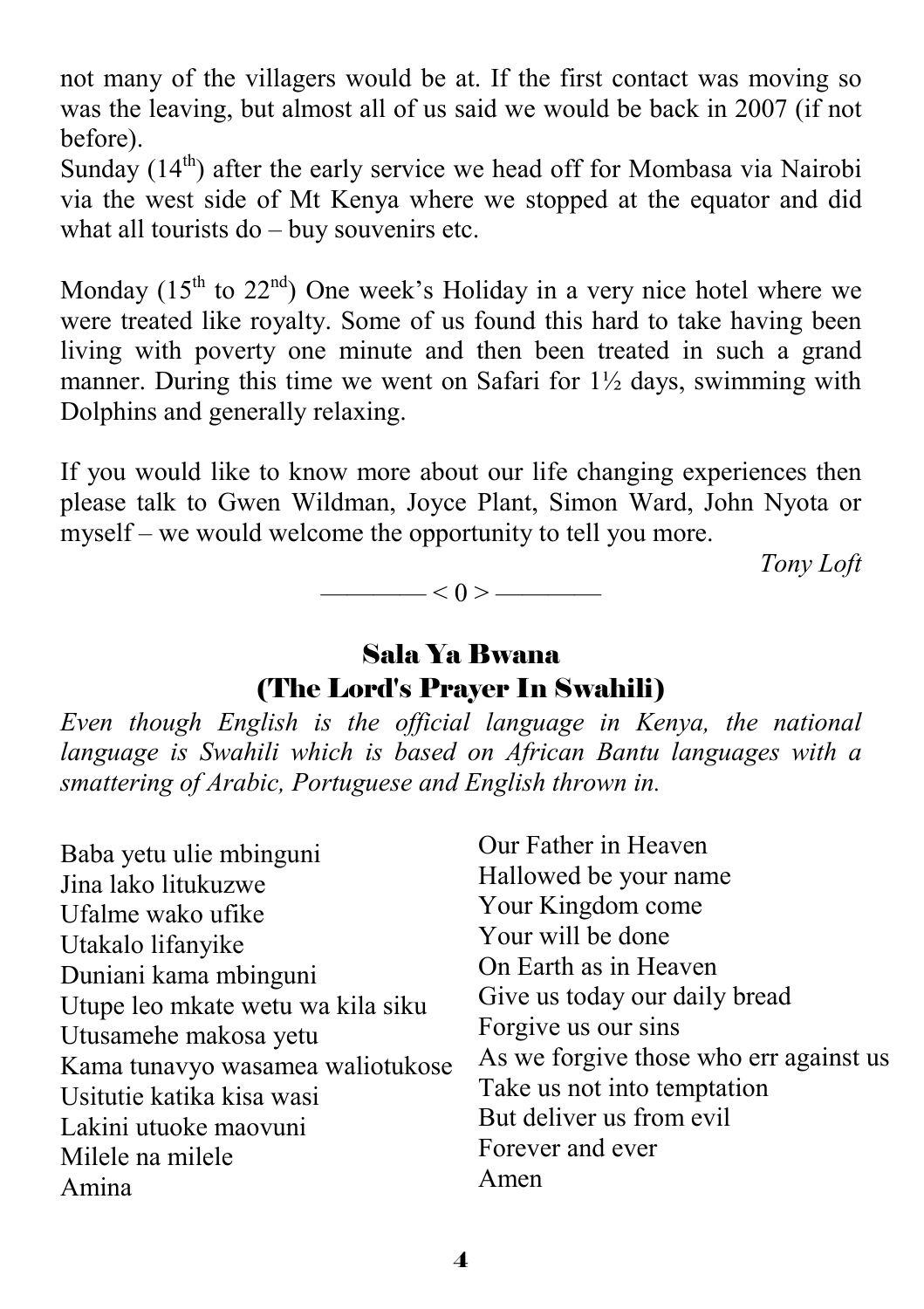## THOUGHT OF THE MONTH - NOVEMBER 2005

A question for you to begin with  $-$  do you realise and appreciate how blessed you are? And here's another – how wasteful you are?

 Shopping in a Supermarket recently I stood next to a fellow shopper who was scanning the wide range of cereals on offer. There was a concentrated look on her face as she tried to decide what to buy. "We're spoilt for choice, aren't we?" I said. "We certainly are," she replied. So much food to choose from – and sufficient money to buy it.

 It's probably true to say that those of us who lived through the war and remember rationing are more conscious of waste than those who have never known restrictions. We tend to eat whatever is put before us (and may even be tempted to lick the plate clean if we're on our own) because we remember being told "Waste not, want not" and "If you don't eat it, you can go without." We remember when, during the war, every street had a "pig bin" into which we put potato peelings and so on. The bins were emptied daily and the contents used for pig swill.

 I was reminded recently of the wartime shortages of fruit. Only occasionally were oranges available and bananas disappeared for the duration. What reminded me was a snippet of "useless" information I came across….

*"Reported number of pieces of fruit and vegetable thrown away by Britons each week – 97 million. Annual cost £1.5 billion"* 

 At the beginning of October we had our Harvest Lunch. At the end of the main course the plates were collected and the remnants scraped into a washing-up bowl. It was filled to almost overflowing. Shortly before writing this I was watching the news and saw hundreds of literally starving people in Malawi queuing up for a small bag of maize to help keep them alive. For how long, I wonder?

 What have you and I done to deserve the affluence we enjoy? Of course poverty has its problems; they are obvious. The problems of affluence are not so much physical ones as moral and spiritual ones. We owe it to God not to be wasteful of all that we have been given. The habit of saying grace before meals may be regarded as old fashioned but at least it was a token "Thank you" to God. We need to remind ourselves frequently that

*"All good gifts around us are sent from heaven above"*  and we should indeed praise God from whom all blessings flow.

*Bill Cox*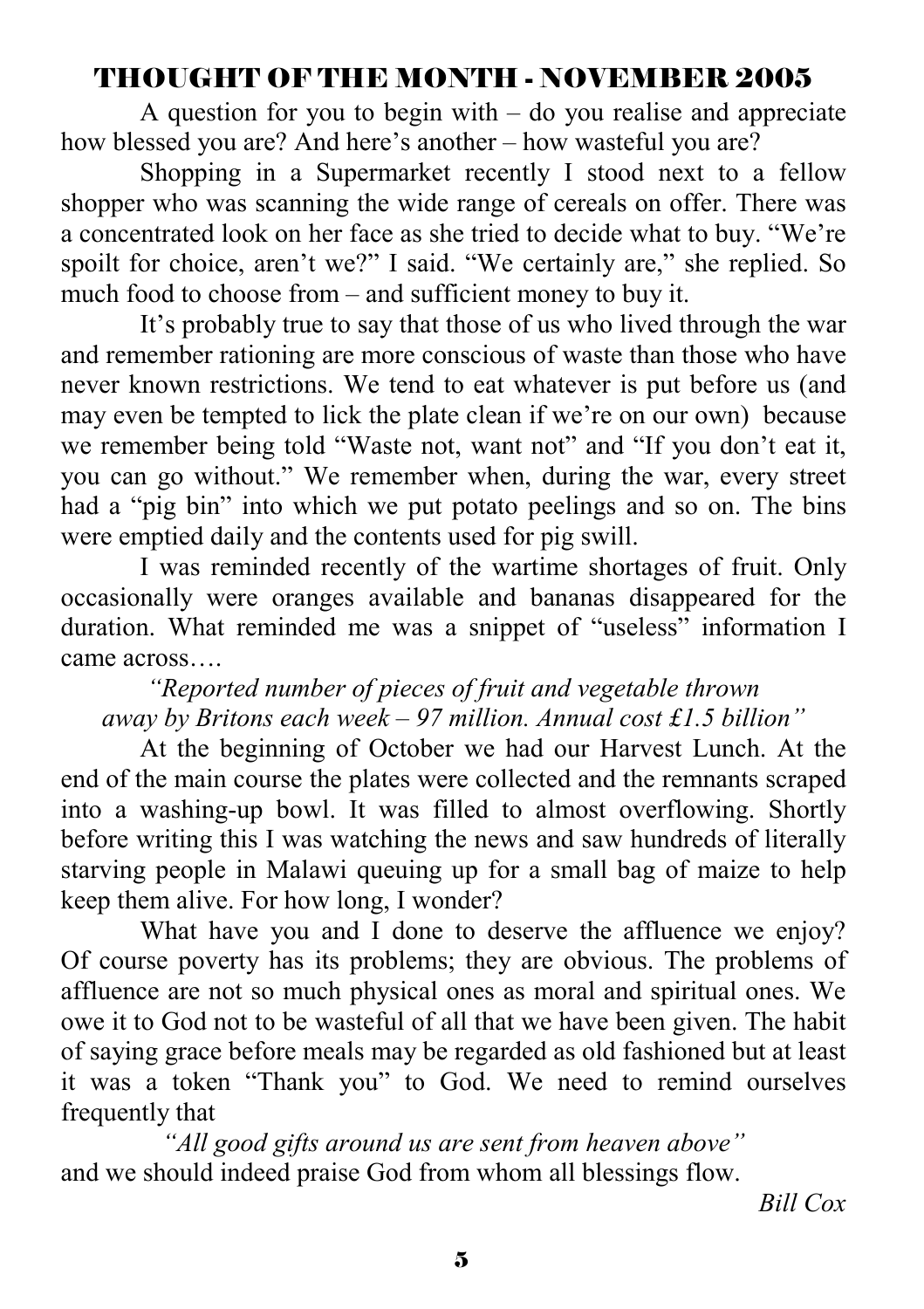## SEEING IN THE HARVEST



On Saturday  $8<sup>th</sup>$  October Ruxley Church celebrated the gathering in of the harvest with a Barn Dance and Shared Supper. The evening was well attended with over 80 people ranging in age from 7 to 70 with most of them dancing at some time during the night. The dance music was performed by Ruxley's own Ceilidh Band 'Ouch',

with the dance steps being called out by an enthusiastic Brian Cockram. Even those with two left feet (such as me) were persuaded to the dance floor to have a very enjoyable time.

Half way through the evening everyone sat down to the Shared Supper, this is when everyone brings a dish of food that can be shared with others. From this we had a veritable feast of a salad buffet through to many desserts and home made cakes. After the meal we were enticed back to the dance floor to burn off all those calories until 11pm.

A highly enjoyable evening was had by all and many new friends were made as well as catching up with old ones, with a promise to return for another Barn Dance next year.

*Andrew Fox* 



### A NEW MONTHLY STALL

After seeing a fundraising stall at Salisbury Methodist Church, Jenny and I decided we could do a monthly stall here at Martin Way. The stall will be in aid of the Baby Simba Project and church funds. It will take place on the **second Sunday** of each month, the first being on Sunday 13th November after church in the hall.

If anyone has anything to donate that will sell, please give it to Karen Smith. Donations wanted - ornaments, pictures, toiletries, unwanted gifts, small toys, puzzles, homemade craft items, cakes, plants, books, etc.

Also if anyone would like to consider helping in case we are away at any time, please see Karen.

*Karen & Jennifer Smith*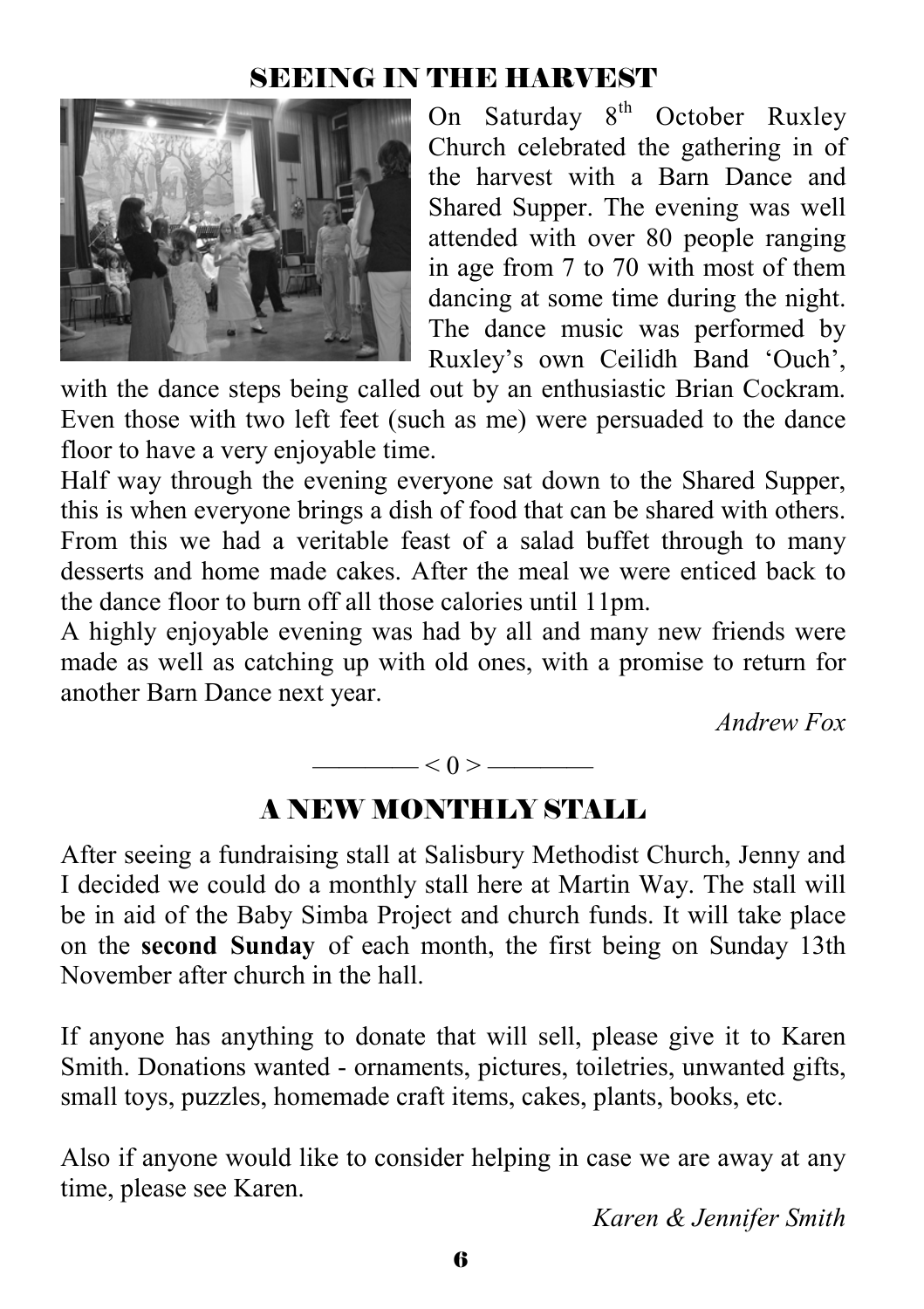## I'M JOSEPH, YOUR BROTHER

#### **Last month I started to look at the story of Joseph and forgiveness, this month I want to touch on a couple of points.**

#### **First, forgiveness is hard work!**

Perhaps the hardest work that any one of us will ever do. And it's interesting, isn't it, that the Bible's first model of forgiveness has such a difficult time with it? We didn't have time this morning to read the entire account of what happens when **Joseph** recognizes his brothers, but I think it's accurate to say that **Joseph** was in deep anguish and turmoil over what was happening. His feelings about seeing his brothers again after so many years are, predictably, all over the place. He wants the estrangement to end, but – not so fast. And so he toys with them. And, it must be said, he plays a cruel trick on them. In the end he **forgives** them, of course, but before he does he tries his best to get just a little satisfaction.

Maybe the best we can say is that forgiveness is almost always going to be messy. It almost never follows a neat plan. There is no recipe to follow as far as forgiveness is concerned. The important thing, apparently, is that in the end **Joseph** gets there. Finally, you see, he can't hold back any longer. He wants the healing so badly.

And so – this is a very touching part of the story – he tells everyone in the room, all of his servants, everyone but his brothers, to leave, so that he can be alone with them, and standing outside the doors, they can hear his wailing inside. **Joseph** finally gets to the point of forgiveness, and it's a dramatic scene, as it is sometimes in our own lives.

And maybe that's the **second** thing to note.

#### **Forgiveness, when it comes, comes as such an enormous relief.**

It feels so good, doesn't it, when the estrangements in our lives finally come to an end? And I'm not talking about peace treaties or negotiated settlements. I'm talking here about something that's far deeper. When **Joseph**, the Prime Minister of ancient Egypt, accountable only to Pharaoh himself, starts to weep with his brothers, you know that reconciliation has occurred. There may still be issues to work out, and there may still be a need for a conversation or two about things that happened in the past. At some point the brothers are going to say, "Hey, **Joseph**, what was the deal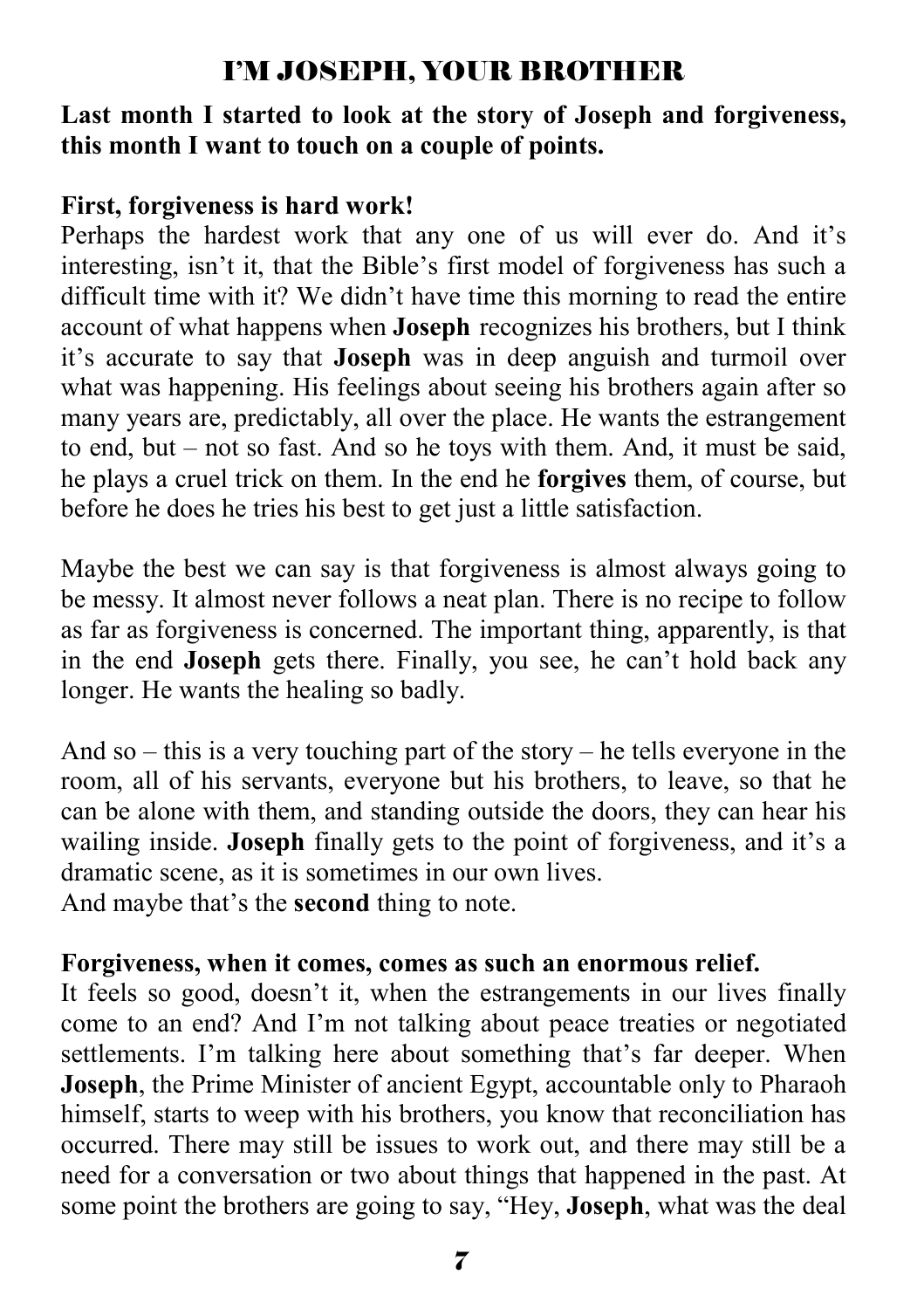with the coat, anyway?" But those conversations can wait. Clearly there was a profound breakthrough in the story we read for today.

And any time there has been brokenness in our own relationships, this is what we long for, isn't it? A deep, emotional healing of the break. It doesn't always happen, as you know, but this is a picture that many of us have in mind when we think of the broken relationships in our lives. We think of how wonderful it would be, if we could just get to this point. As Lewis Smedes puts it in his classic book on forgiveness (I think it's the best book available on the subject), and it's really the key to all genuine forgiveness – **Joseph** at this point in the story surrenders his right to revenge. That's the turning point. He lets go of his right to get even with his brothers. He was wronged, terribly wronged, and he has every right to be angry. He has every right to get even. But instead, he relinquishes this right for the sake of something better. And as soon as he does that, healing can begin.

You know, in my two years here as your pastor, I've listened to quite a number of stories. Coming to a new church is always fascinating for that reason. I have no history – or virtually none – so I'm not to blame. But as you can imagine I have heard stories of hurt and pain and injustice, some that go back for years. People in the church injure each other  $-$  it's sad, but true – and those injuries take a long time to heal. I'm wondering, though, how much richer our church life could be, how much richer our personal lives could be, if we simply surrendered our right to revenge.

What would happen if you let it go – today? I like the Frederick Buechner line, the one where he says**, "Forgiveness is when you set a prisoner free – and then you realize the prisoner is yourself."** 

Next month I will finish looking at this story and what we can learn from Joseph.

*John Nyota* 



Those who say they will forgive but can't forget, simply bury the hatchet but leave the handle out for immediate use. *D.L.Moody*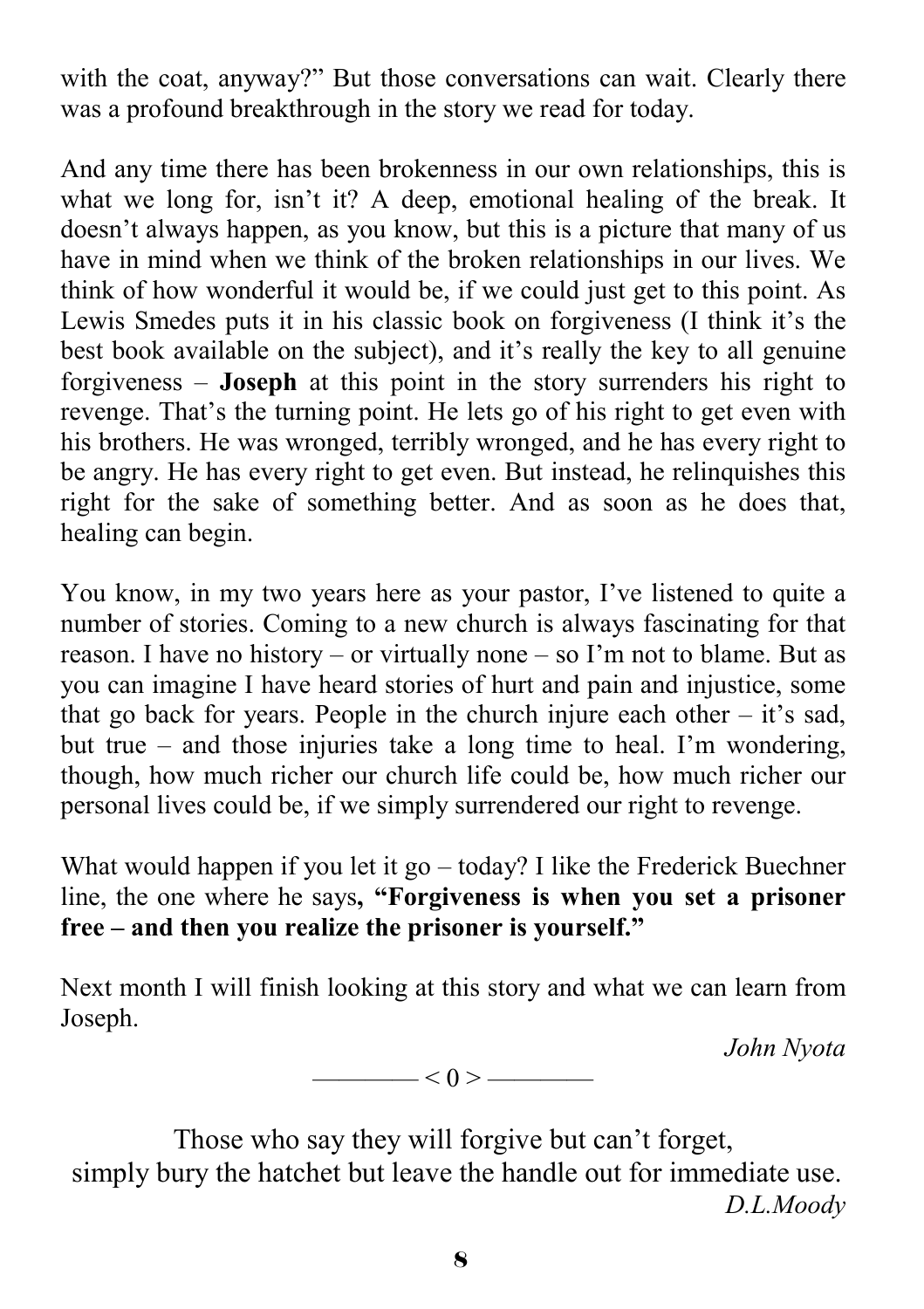# MRS EDIE WINROW 24th September 1916 - 15th September 2005



Edie was born in Wavertree, Liverpool; she was christened Edith Davies, but was always called Edie. She was the fourth of nine children, 5 boys and 4 girls, 3 dying in childhood. She was educated at the local school, the same school as her future husband George. She left school at the age of 14 and went to work in the tin room at Crawfords Biscuit factory until 1939 when she married George.

She met George at the local Methodist Youth Club and they married on 23<sup>rd</sup> December, a few months after the war started. In 1943 she gave birth to Hazel and in 1948 to Brian. During their time in Liverpool both Edie and George were members of the local Methodist Church, with Edie being involved with the Sunday School.

In 1960 George was transferred to London by his firm and the family came to Morden. Being Methodists they looked for the local church which was Martin Way. Edie was always grateful for the warm welcome and friendship she received when she first joined Martin Way. It was not long before she joined the Sunday School team where she spent many happy years with the Beginners. But she was not only a very popular leader she was involved in so much within the church, Women's Fellowship, Coffee Mornings, The Friendly Club which she ran with Mrs Bass, and in her later years she helped Jean Butland with Coffee  $\&$ Chat.

In the 1960s her two grandchildren, Gary and Ian, arrived, who she was always very proud of. She worked as a Dinner Lady at Hillcross School until she and George retired in 1975.

After George died in 1991 (they were married for 52 years) she began to slow down and take a back seat but remained a regular member of the church until her illness prevented her from attending, but the church would have never been the same without her. The kitchen was known as 'Edie's Kitchen' and the coffee lounge as 'Edie's Room'. There can not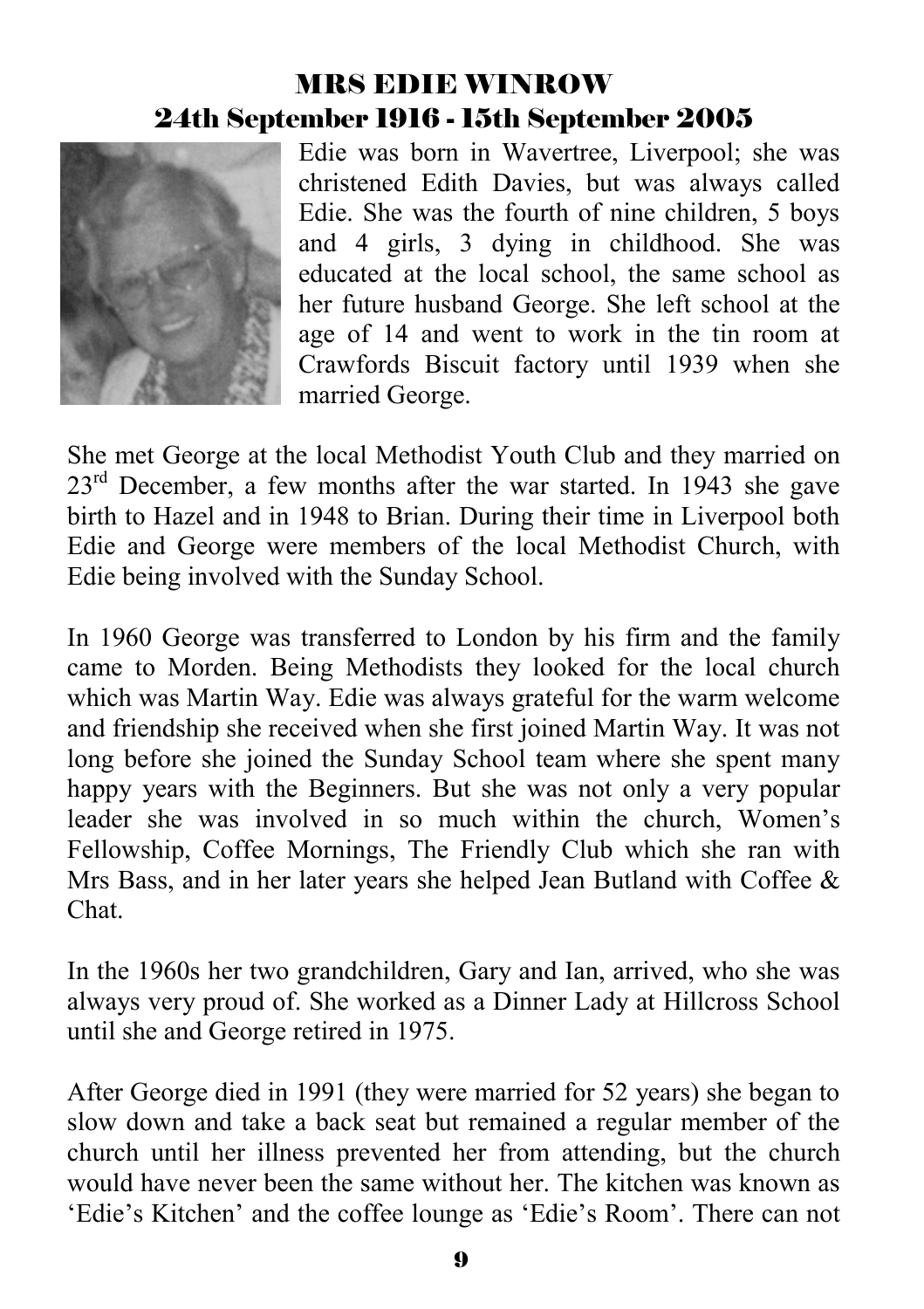be a child that has grown up in Martin Way that has not done The Gospel Express around the church, or put their pennies into the wooden rabbit.

She was an extremely friendly person and a typical Liverpudlian and after she fell ill appreciated all visits from everyone, especially her friends from Martin Way. She loved knitting and tapestry and would often give children's tops she had made for a church sale.

Edie was a loving and generous person and will be missed terribly but the Lord has taken her to stop all the suffering and hurt she was enduring and now will be at peace with her Liverpool family and her beloved George.

*Geraldine Ellis*

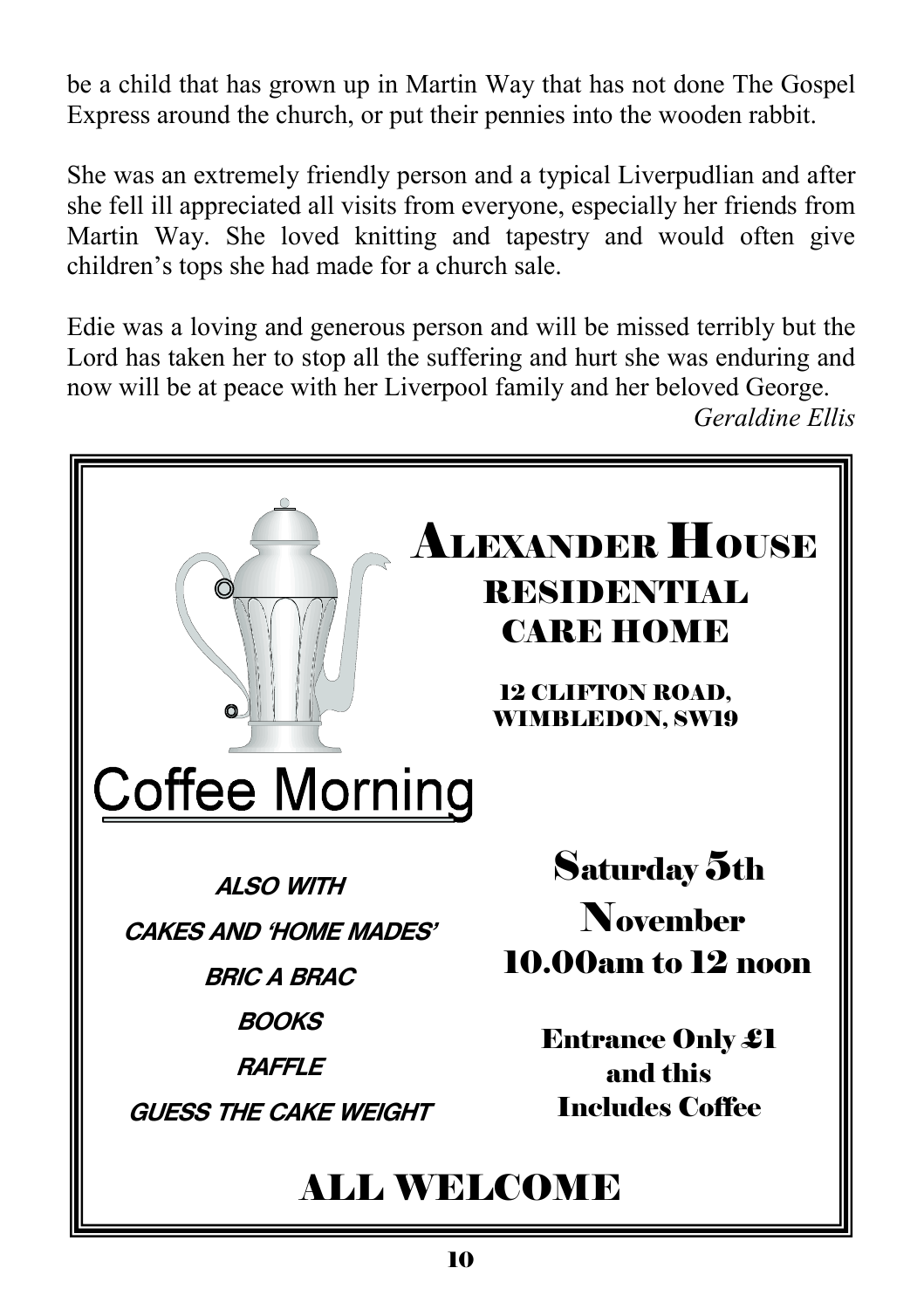### Reminiscences of a Journey to Kenya (part 1) 8th - 22nd August 2005 by Joyce Plant

As soon as I heard about the trip to Kenya I said to John (Nyota), that I wanted to go to Kenya, but would not be able to do any work!

I had a few sleepless nights before starting out. One worry was how I would manage to get out of bed, secure the mosquito net back in place, and take a midnight walk to the loo, and on my return get back into bed and refix the net to keep out the swarms of mosquitoes we were expecting, let alone insects running round the floors! In the event I have seen many more mosquitoes in tents in England than I saw in Kenya, and crawling insects were almost nonexistent, except for the few one inch long red cockroaches in the toilets. It was the Kenyan winter while we were there so this may be the reason.

#### **Monday 8th August**



We arrived at Heathrow airport in the late afternoon, and met with some of the group.

We slept fitfully during the flight and watched and listened to the entertainment provided. We arrived early in the morning and were thankful to find our luggage. Nairobi was very busy, with a lot of traffic

and many, many people walking. Most of the shops and buildings are very dilapidated and often made of wood, which is broken and worn around the bottom. I was fascinated by the scaffolding on buildings. It was made from long thin tree trunks, tied fairly closely together.

#### **Tuesday 9th August**

We were pleased to arrive at the Methodist Guest House and found the rooms clean and comfortable, and we were glad of a cooked breakfast, with cereal and coffee. We had two hours sleep, and then lunch. We left in a mini coach at 2.30 and toured Nairobi. We visited one of John's early churches,

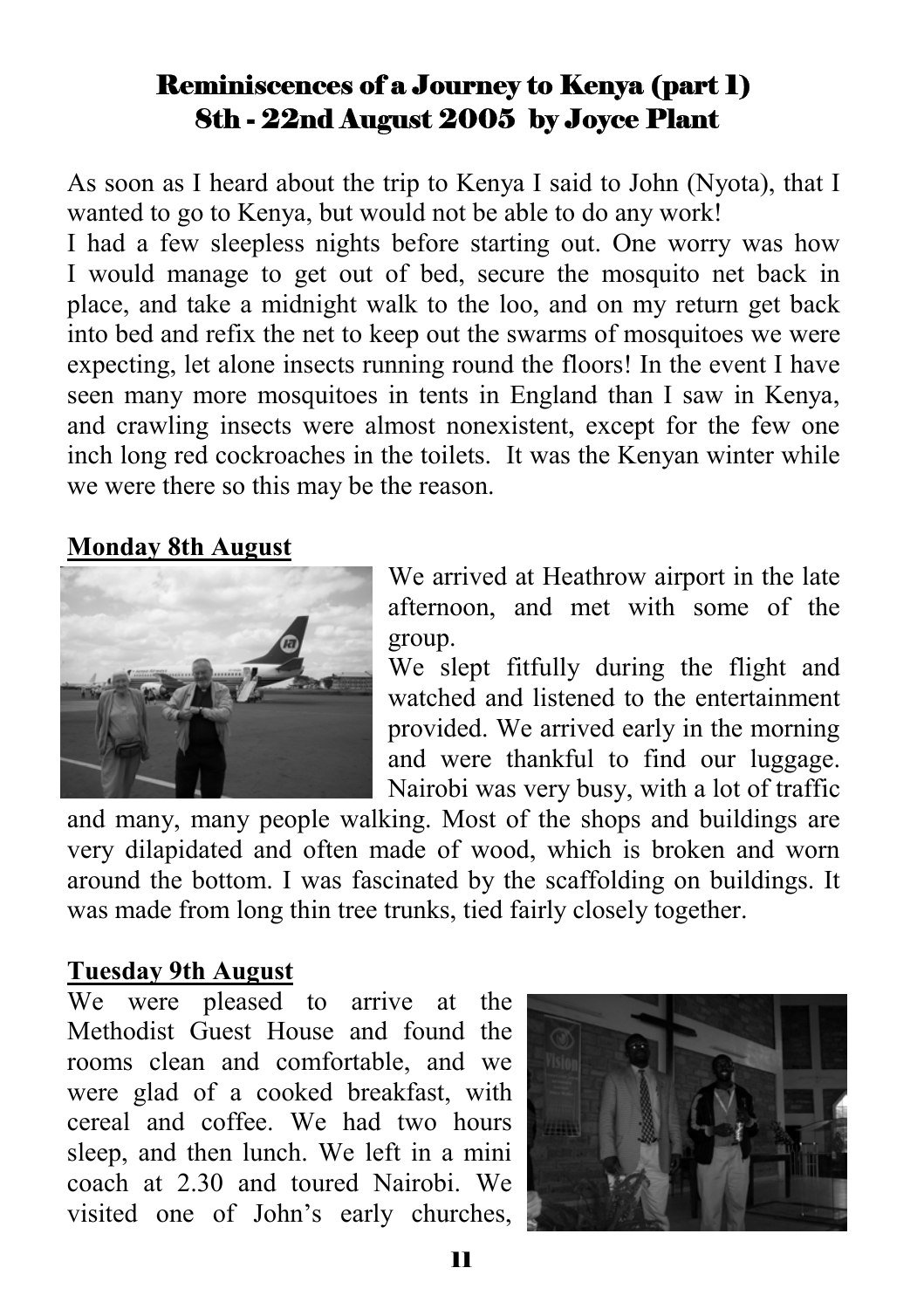St Peter's Church Langeta where he was a superintendent minister. We also met the current minister. Later we visited a Giraffe centre before going to Mamba (crocodile) village but it was late in the day and the entrance fee was 750 shillings (about £6) which we thought was too expensive for  $\frac{1}{2}$ hour visit to the village.



After dinner we met Rev. Andy Moffoot, a mission partner from England who told us about a trip to a trout farm and the equator which had been booked for us for the following Sunday. I had read some of his writings on the Methodist Church Website, and was pleased to meet him.

#### **Wednesday 10th August**



We were due to make an early start this morning, for the village of Baraimu, near Meru in the centre of Kenya. However there was not sufficient room in the coach, which did not have a roof rack, for us and our luggage, and a lot of time was spent in arranging extra transport. In the end John travelled in a minibus which belonged to the Guest House and came supplied with a

driver, and took most of the cases. It was a long journey but not without interest. The first convenience stop at a petrol station at Makuyu and the second was at a the town of Chuka, where we had to climb many steps but were able to have drinks or food.. We also had a late but good lunch at Meru. The time was getting on, by now!

It was getting dark when we arrived at Kibuline High school, where it had been arranged for us to stay for several nights. We heard that crowds of people were all waiting at the church in the village to greet us, so although

tired we decided we must go. It is about a 10 minutes drive

Somewhere on this journey we came to a huge gap in the road, which was covered by what looked likes thin planks of wood. The driver asked us if we would like to get out and walk but as no one moved he drove across! I was in a window seat and there

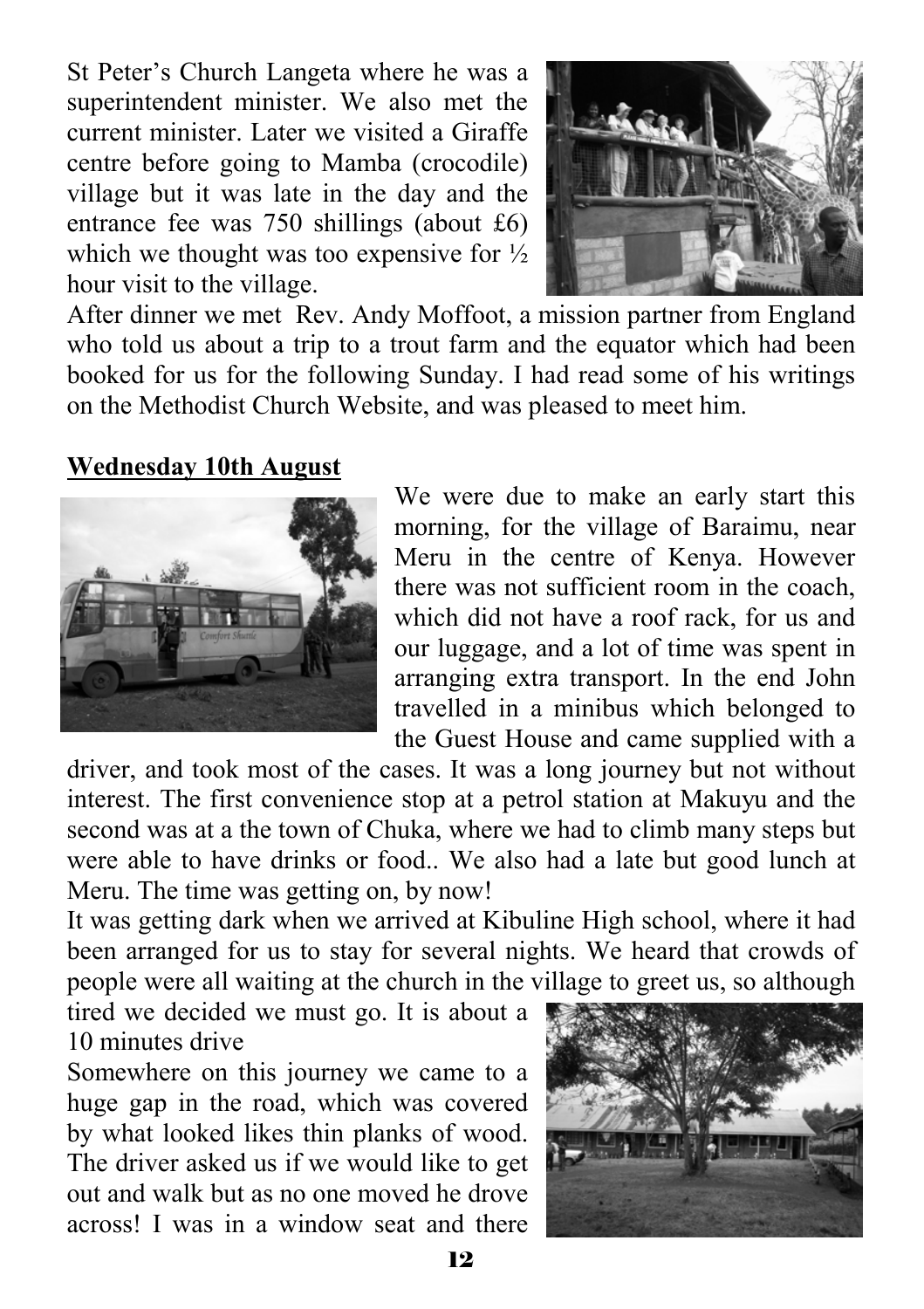

was no extra width past the wheels that I could see. We gave him a round of applause. I don't know that we ever re-crossed this bit of road.

It was dark in the village but crowds of ladies sang songs of welcome, and then the little children sang and danced for us, many wearing grass skirts

On our arrival back at the village we found two dormitories, one for each sex of visitor, with bunk beds already made up, with brand new sheets, pillowcases and a blanket. We then had to fit the mosquito nets. Never having seen one before someone kindly fixed mine for me. I chose a bottom bunk, thinking I could probably never ever get in and out of a top one, Gwen Wildman went in the top one. There were buckets of cold water ready for our ablutions. We had a look at the wash room and toilets, but I think most of us left the washing until daylight in the morning. The bunk beds were made of slatted wooden bottoms under thin mattresses, and some thought we would not sleep, but most managed to!

 $- < 0 >$  —

# MAGICAL BARCELONA

Basil and I recently spent a weekend in Barcelona with a few friends. We stayed just off Las Ramblas, which is the main street in the city. Barcelona is a vibrant place pulsating with people and excitement. It is street theatre at its best. We saw puppeteers, living statues, Catalan dancing, Chinese masseurs, a bird and flower market all along this one thoroughfare. The weather



was mainly warm; we ate well, although the citizens start their evening meal when we are thinking it's time for bed. We visited La Sagrada Familia. The cathedral designed by Gaudi, an amazing structure. He died in 1926 without seeing its completion and it is still unfinished. We also visited his house, just outside the city. The colours and designs of the mosaics were breathtaking, very futuristic and modern, almost Disney like! Back in the city there was a lot to see, including covered markets selling parts of animals not on sale in Tesco's! There is also a busy Port and long sandy beaches too. Something for everyone. If you get the opportunity…. do go.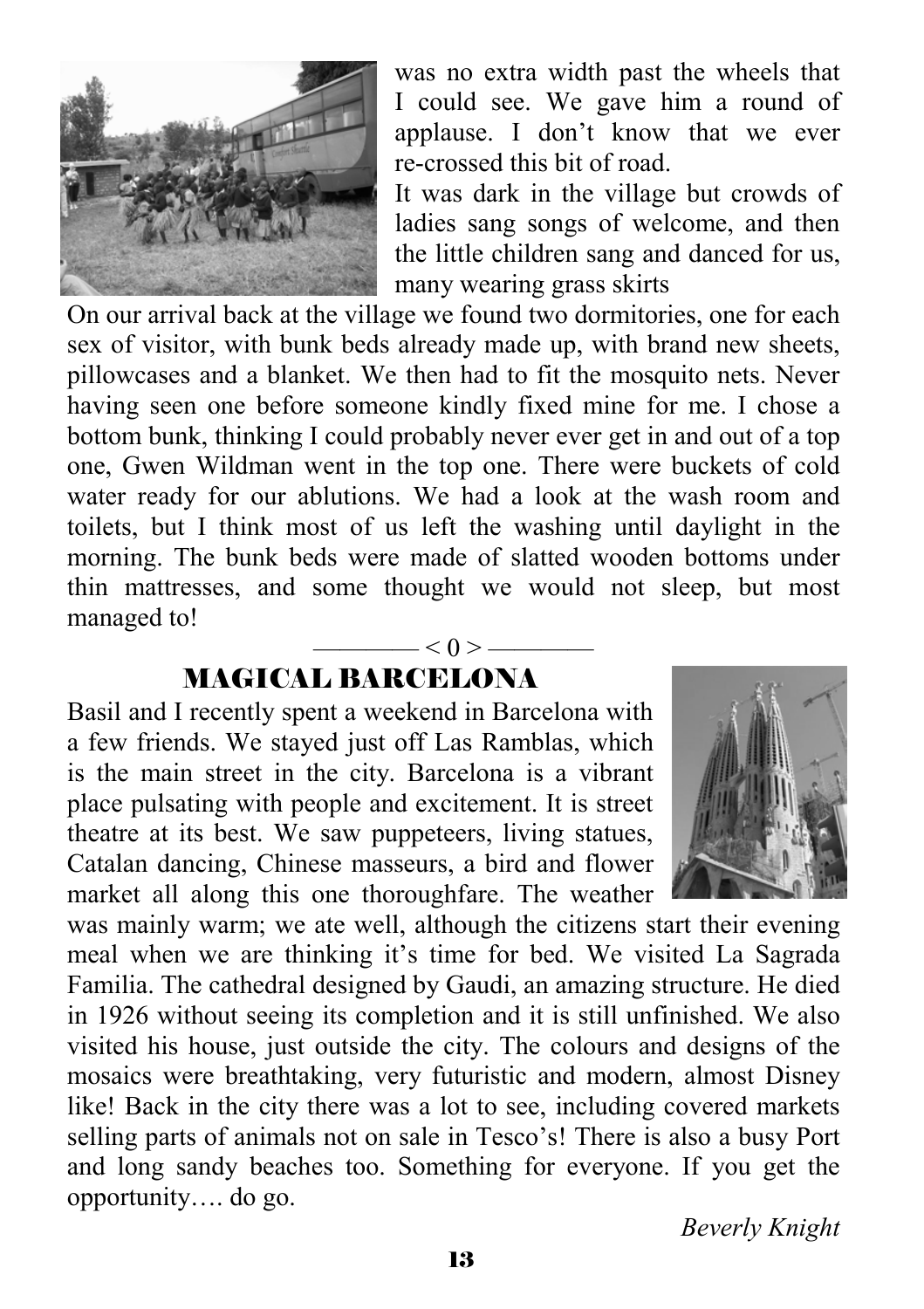

 $15 -$ 

8●

7<br>●● 16

Join the dots then colour the picture

Answer the clues and put them in the grid above. The last letter of each answer will give you the start of the next word.

Re-arrange  $\theta$  the shadded squares to find something named after a Saint!

- 1. Minister at Wimbledon Methodist Church
- 2. Baraimu Village is in this Country
- 3. 1st of November
- 4. Leaves may turn this colour in Autumn
- 5. We do this on Sunday
- 6. He is remembered on 5th November
- 7. Bangers?
- 8. A hand held Firework
- 9. The Sunday nearest the 11th November
- 10. November's position in the Year
- 11. Trick or Treat time
- 12. This mbnth

13. Often seen in the sky early in this month

 $6^{5}$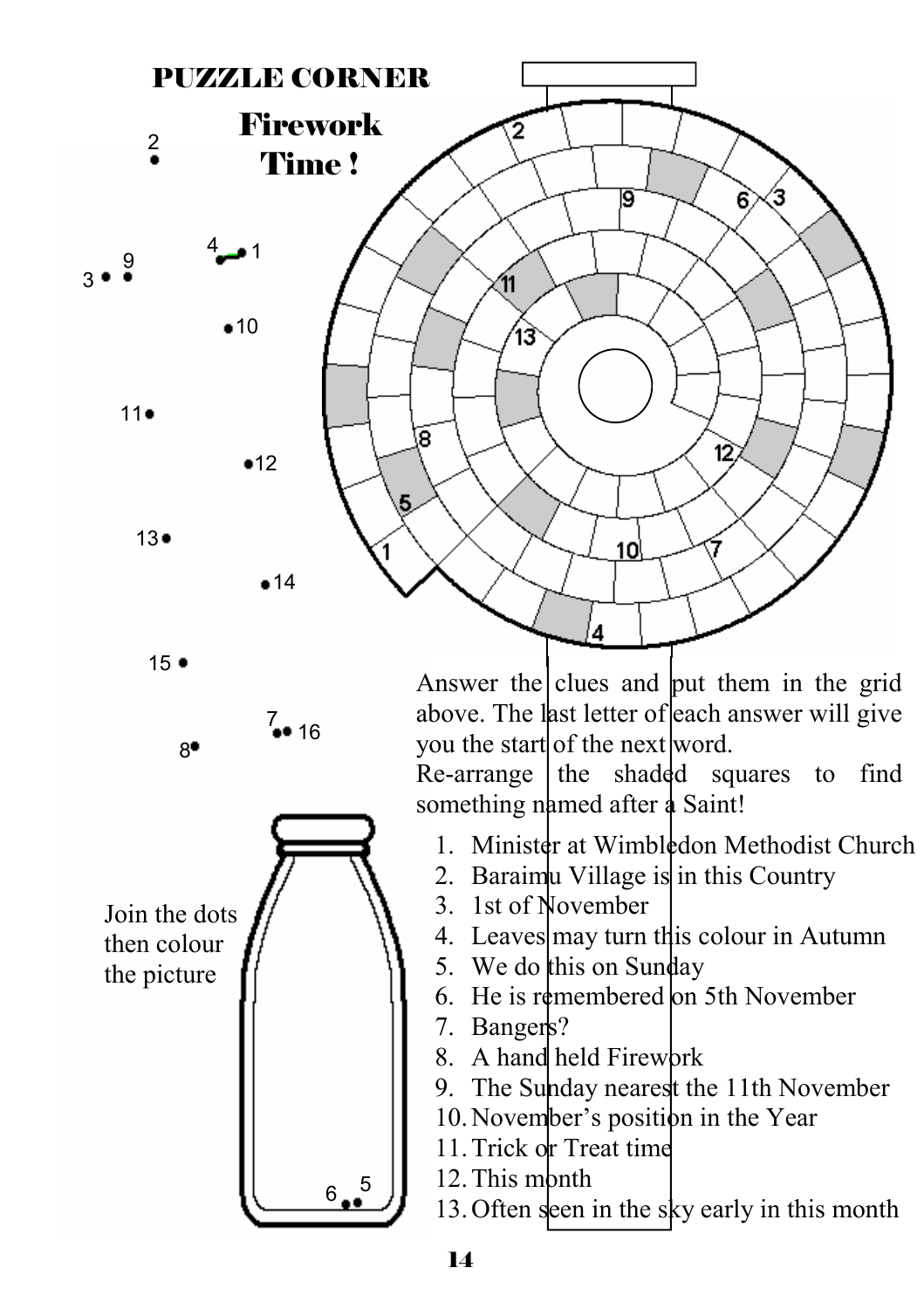## THE ALPHA CONFERENCE MEETING

Our meeting was held on  $11<sup>th</sup>$  October 2005 at Andy & Jane Smith's. Those present were Andy, Moira, Joyce, Dennis & Gwen.

### **Leaders**

Who are we going to ask to do the Introductory talk?

Do we use some speakers from our own membership to do some of the talks or use the videos?

General discussion followed on our experiences of sitting in on Alpha courses held locally. Nick Borrett has agreed to come and share with us about how he and other leaders in Ruxley organised their Alpha course from a Methodist perspective.

Our dates are beginning :

 $19^{th}$  January  $6^{th}$  January  $23^{rd}$  February  $2^{nd}$  March  $6^{\text{th}}$  January 2<sup>nd</sup> March<br>  $2^{\text{nd}}$  February 9<sup>th</sup> March  $2<sup>nd</sup>$  February  $9<sup>th</sup>$  February 2 half term  $16<sup>th</sup>$  March  $23<sup>rd</sup>$  March  $16<sup>th</sup>$  February ? half term



 $(30<sup>th</sup> March if not meeting half term)$ 

When do we have the weekend away as the course suggested that it be half way through the course? We need to decide if it should be a full day, half day or weekend. Need to book if we favour weekend.

## **Publicity**

Andy will meet with the Communication team to publicise with posters in Newsletter and Notices, also incorporate the invitation/application form with the Christmas leaflets. It was felt that the reply slips be addressed and returned to the Church address.

Moira and Joan will be visiting Holy Trinity Brompton to get leaflets, posters, manuals and look at DVDs. It was felt that our present videos are slightly outdated. We also hope our Power point can be used for presentations that can be shown in the Parlour or Coffee Lounge.

## **Finance**

This was not discussed in great details. This has still to be decided but the Advertising banner costs £100.

Next meeting to be arranged as it is hoped that we can liaise with Ruxley Alpha co-ordinators.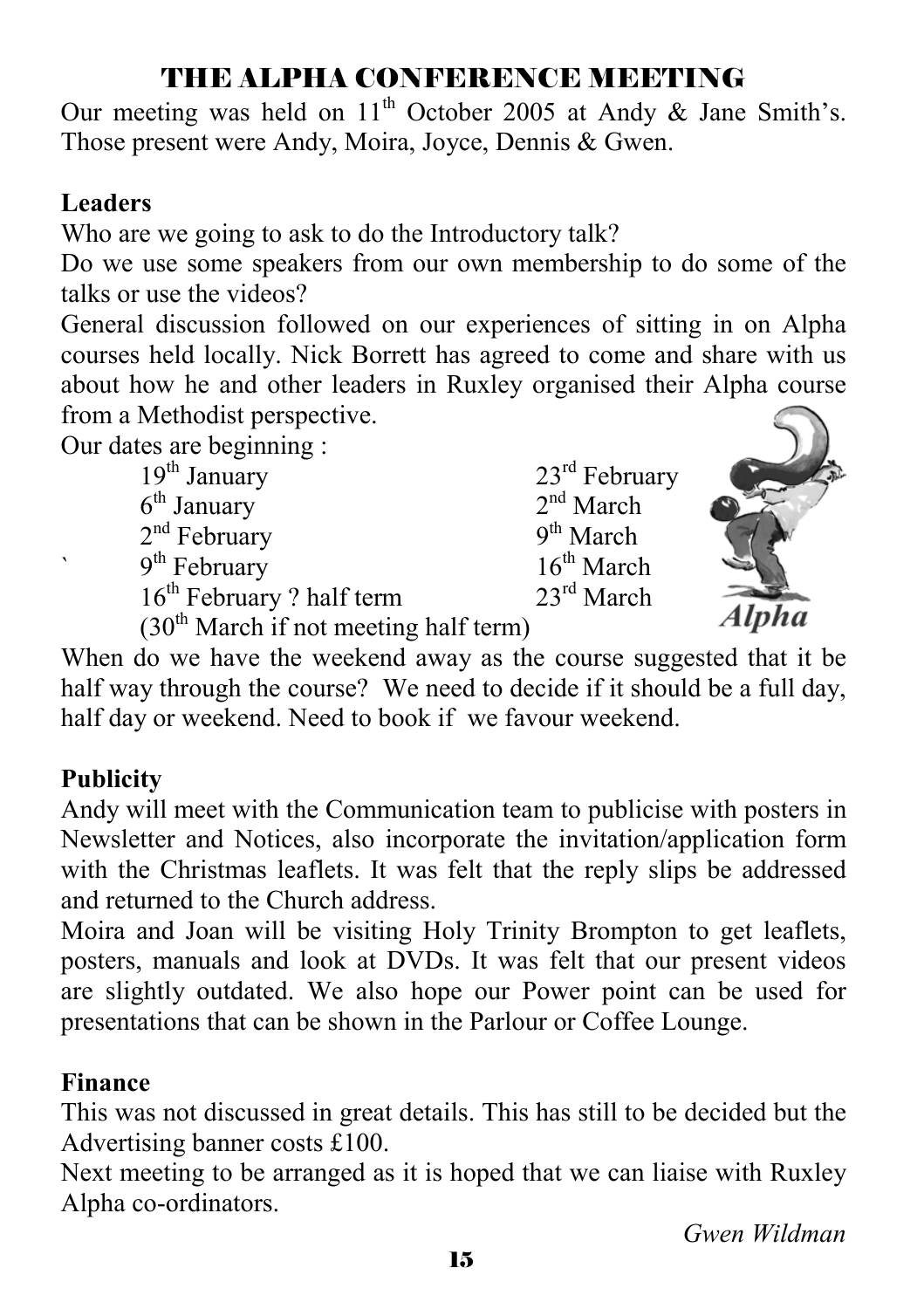### FAIRTRADE RECIPES Nutty Chocolate & Coffee Brownies Makes about 12 brownies

*An ideal treat for those November Firework displays!* 



110g butter 2 eggs, beaten 50g plain flour 1 teaspoon baking powder pinch of salt 100g hazelnuts (chopped in half) 225g unrefined (golden) Fairtrade sugar 50g dark Fairtrade chocolate, roughly broken up

*For the frosting:* 100g butter, softened to room temperature 100g icing sugar 1 tablespoon strong black Fairtrade coffee 100g cream cheese

Pre-heat oven to 180°C/350°F/gas mark 4. Grease a tin measuring approximately 27cm x 18cm and line with baking parchment, allowing paper to rise 3cm above the tin. Toast hazelnuts in oven for 10 minutes (maximum) until lightly browned. Melt chocolate and butter in a bowl over a pan of simmering water. Sieve flour, baking powder and salt into a bowl. Stir in sugar. Beat in eggs and chocolate mixture until well-mixed. Stir in hazelnuts. Pour mixture into the tin and bake for 30-40 minutes until centre springs back when lightly pressed.

Remove from oven and allow to cool completely in tin.

To make frosting, beat butter and icing sugar together until pale and fluffy. Beat in cream cheese and coffee. Spread frosting on cooled Brownies. Chill in fridge for 30 minutes, then cut into squares.

### $\longrightarrow$  < 0 >  $\longrightarrow$ CHURCH DIRECTORY REVISIONS

*Please make the following revisions to your Martin Way Church Directory 2005/06, these will be corrected in the 2006 version.* 

Mr Ted Ashwood - **address:** 75 Martin way, Morden, SM4 4AR Mrs Gwen Wildman - **email:** gwen.wildman@btinternet.com Mrs Jane Smith - **email:** mwcomms@hotmail.co.uk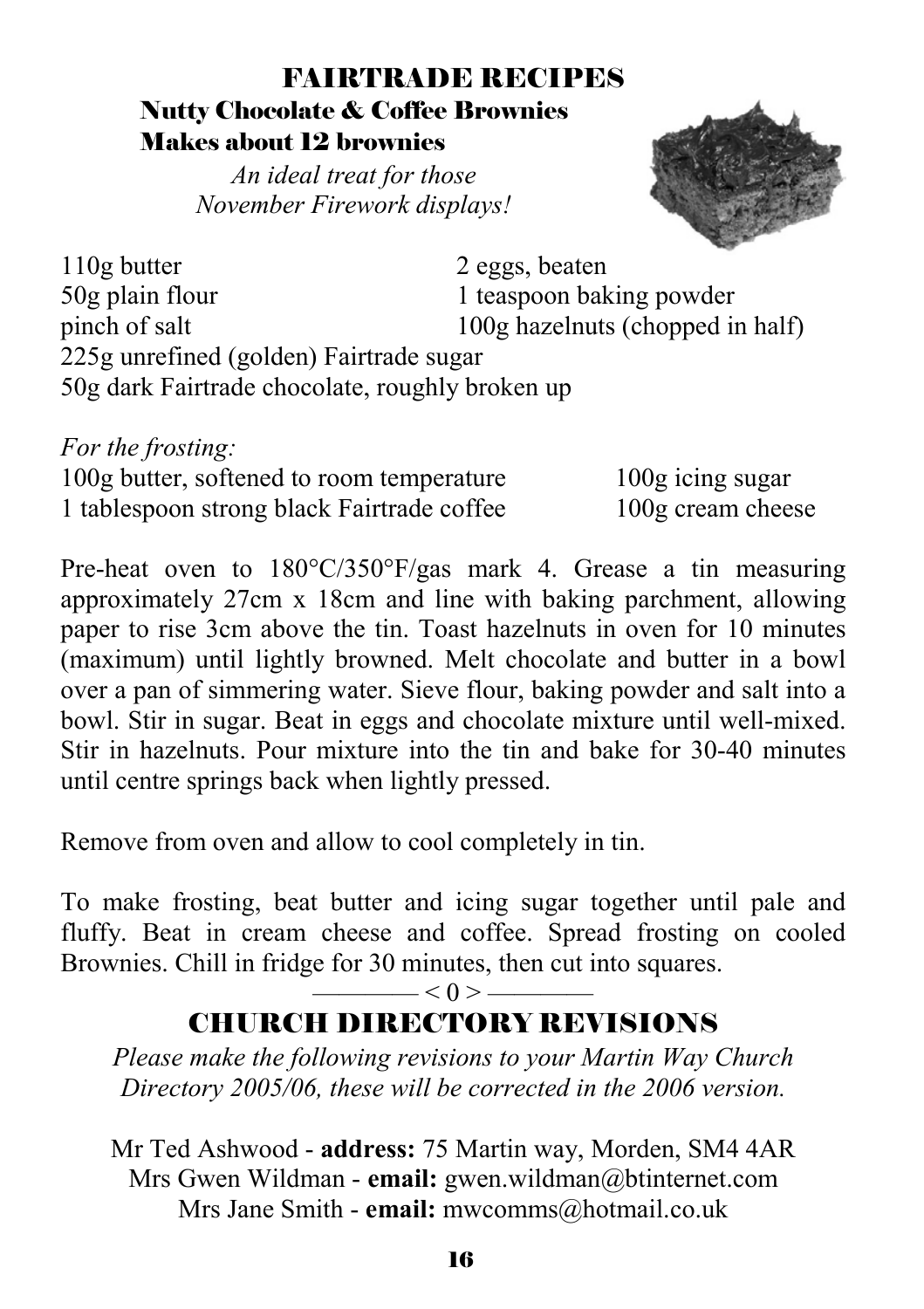## SPIRES

After a successful and enjoyable Harvest Festival we take a closer look at the charity that has benefited from your kind donation.

Spires is a South West London based charity that helps hundreds of homeless and disadvantaged people every year. It aims to improve the quality of life for people who are homeless, jobless or suffering from the effects of poverty and loneliness. Spires offers drop in sessions for food and clothing, access to an optician and a chiropody service as well as opportunity to get advice and support from a NHS nurse practitioner.

As well as providing these basic and essential requirements Spires also offers the opportunity for users of the service to express themselves in various ways by providing workshops such as music, computer training and creative writing. Some of the users' painting and creative writing are available on the Spires website (www.spire.org.uk)

To everyone who donated items, to all those who assisted with the lovely lunch on Sunday and to Tony Loft for arranging the delivery of the donation to Spires, **A big thank you**.

*Jane Smith* 

#### $< 0 >$  ——

## CELEBRATING HER FIRST BIRTHDAY



We would like to say thank you on behalf of little Ella to the church for the Birthday card and flowers given for her 1st Birthday. She did want to eat the flowers the next day because they looked so good but they survived.

Ella had a lovely little party with the family on the Sunday afternoon and allowed us to have some of her Princess Castle Birthday cake.

*Colin and Jane Smith*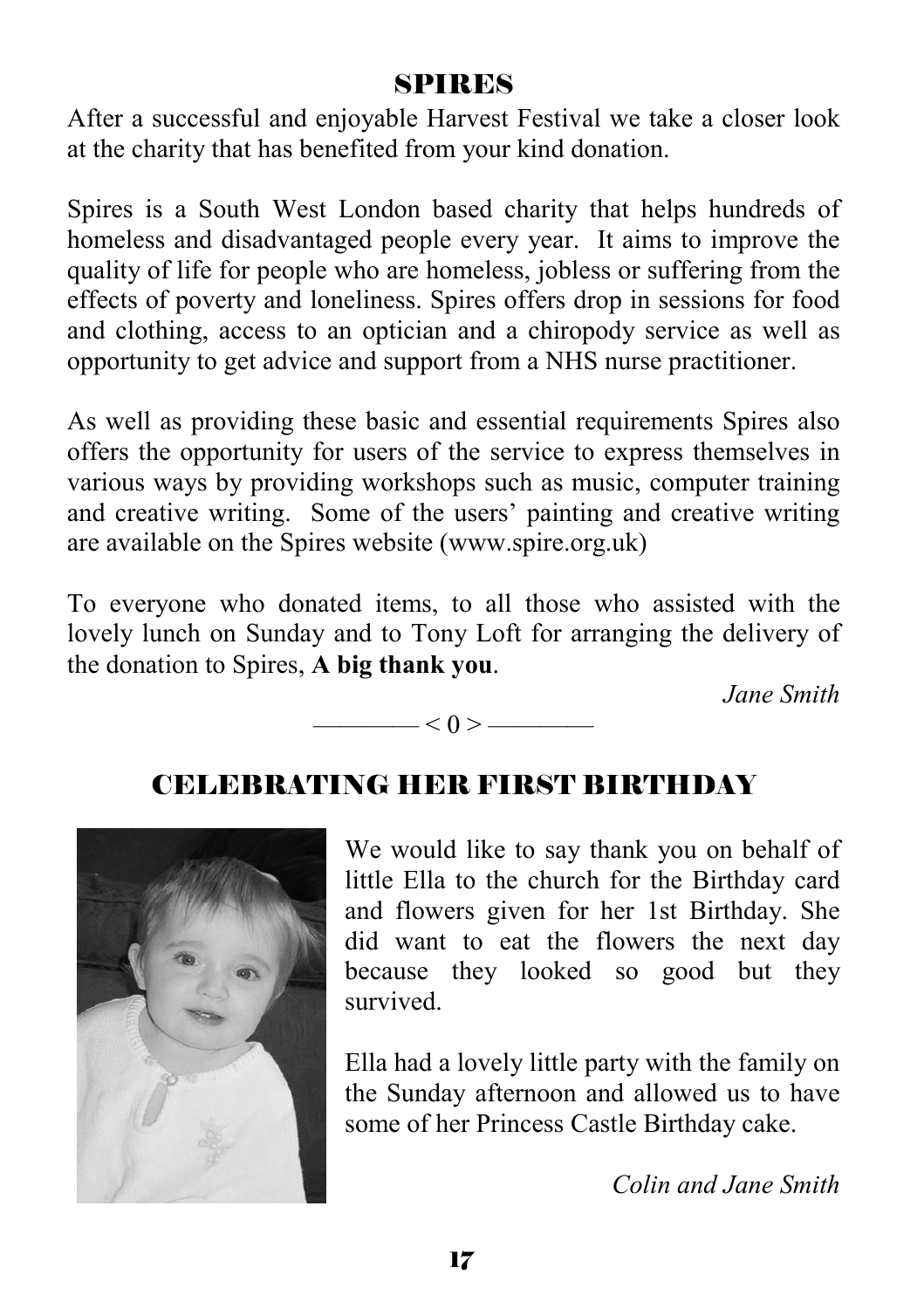# CHURCH DIARY FOR NOVEMBER

| Weds 2   |    | 7.45 pm           | Midways Group - speakers - Pat & Roy Kilsby<br>Appreciation of Vice Admiral Lord Nelson, Duke of Bronte |
|----------|----|-------------------|---------------------------------------------------------------------------------------------------------|
| Sat      |    | 5 10-12 noon      | Alexander House Coffee Morning                                                                          |
| Sun      | 6  | $10.30$ am        | Morning Service led by Valerie Ashcroft                                                                 |
|          |    | 4.00-5.30pm       | <b>SIGMA</b>                                                                                            |
|          |    | $6.30 \text{ pm}$ | Communion Service led by Rev John Nyota                                                                 |
| Mon      | 7  | 2.45 pm           | Fellowship (Derek & Mary Heaton)                                                                        |
| Tue      | 8  | $10-12$ pm        | Coffee and Chat                                                                                         |
|          |    | $8.00 \text{ pm}$ | Time for Prayer                                                                                         |
| Fri      | 11 | 12.30 pm          | Luncheon Club                                                                                           |
| Sat      | 12 | $11am-2pm$        | St. Mary Merton Autumn Fair in Church Hall                                                              |
| Sun      | 13 | 10.30 am          | Communion Service led by Rev John Nyota                                                                 |
|          |    | 4.00-5.30pm       | <b>SIGMA</b>                                                                                            |
| Mon 14   |    | 3.45 pm           | Fellowship                                                                                              |
| Tue 15   |    | $10-12$ pm        | Coffee and Chat                                                                                         |
| Weds 16  |    | 7.45 pm           | Midways Group - Card Making - Janet Laker                                                               |
|          |    | $8.00 \text{ pm}$ | Time for Prayer                                                                                         |
| Sun $20$ |    | 10.30 am          | Morning Service led by Janet and Bob Hamblin                                                            |
| Mon 21   |    | 2.45 pm           | Fellowship                                                                                              |
|          |    | 8.00 pm           | Taizé Meeting at St.John Fisher Church                                                                  |
|          |    | Tue 22 10-12 noon | Coffee and Chat                                                                                         |
|          |    | $7.30 \text{ pm}$ | Men's Supper Club - Derek & Mary Heaton<br>Sentimental Journeys around Scotland                         |
|          |    | $8.00 \text{ pm}$ | Time for Prayer                                                                                         |
| Fri      | 25 | 12.30 pm          | Luncheon Club                                                                                           |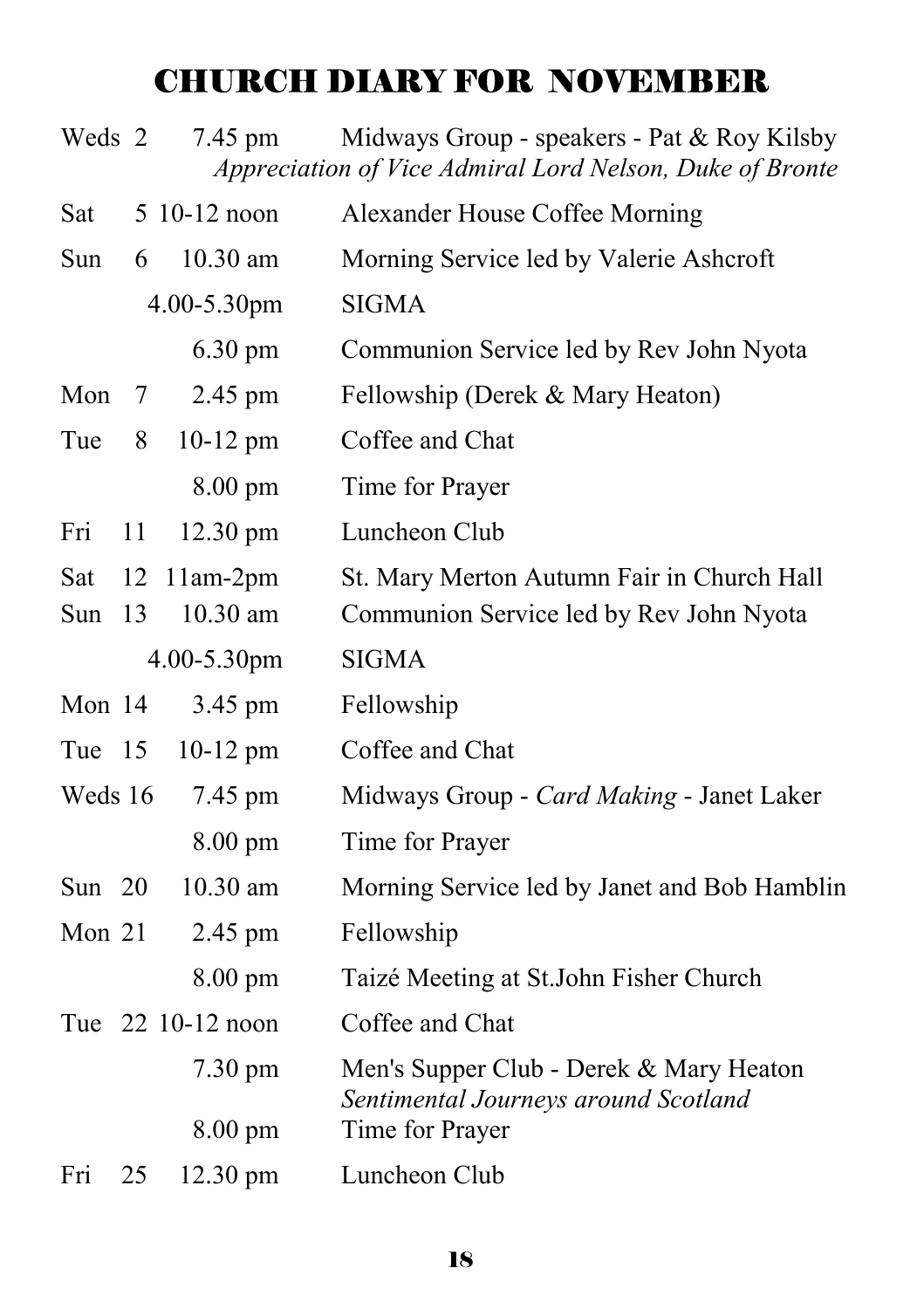| Sun $27$ | $10.30$ am        | Advent Sunday Service led by Dr Arthur Miller |
|----------|-------------------|-----------------------------------------------|
|          | $4.00 - 5.30$ pm  | <b>SIGMA</b>                                  |
|          | $6.30 \text{ pm}$ | Evening Service led by Janet and Bob Hamblin  |
| Mon $28$ | $2.45$ pm         | Fellowship                                    |
| Tue 29   | $10-12$ pm        | Coffee and Chat                               |
|          | $8.00 \text{ pm}$ | Time for Prayer                               |
| Weds 30  | 7.45 pm           | Midways Group - National Trust Gardens        |

*Please refer to the Website (www.martinway.org.uk) or Weekly Notice Sheet for any additional information* 

———— < 0 > ————



19